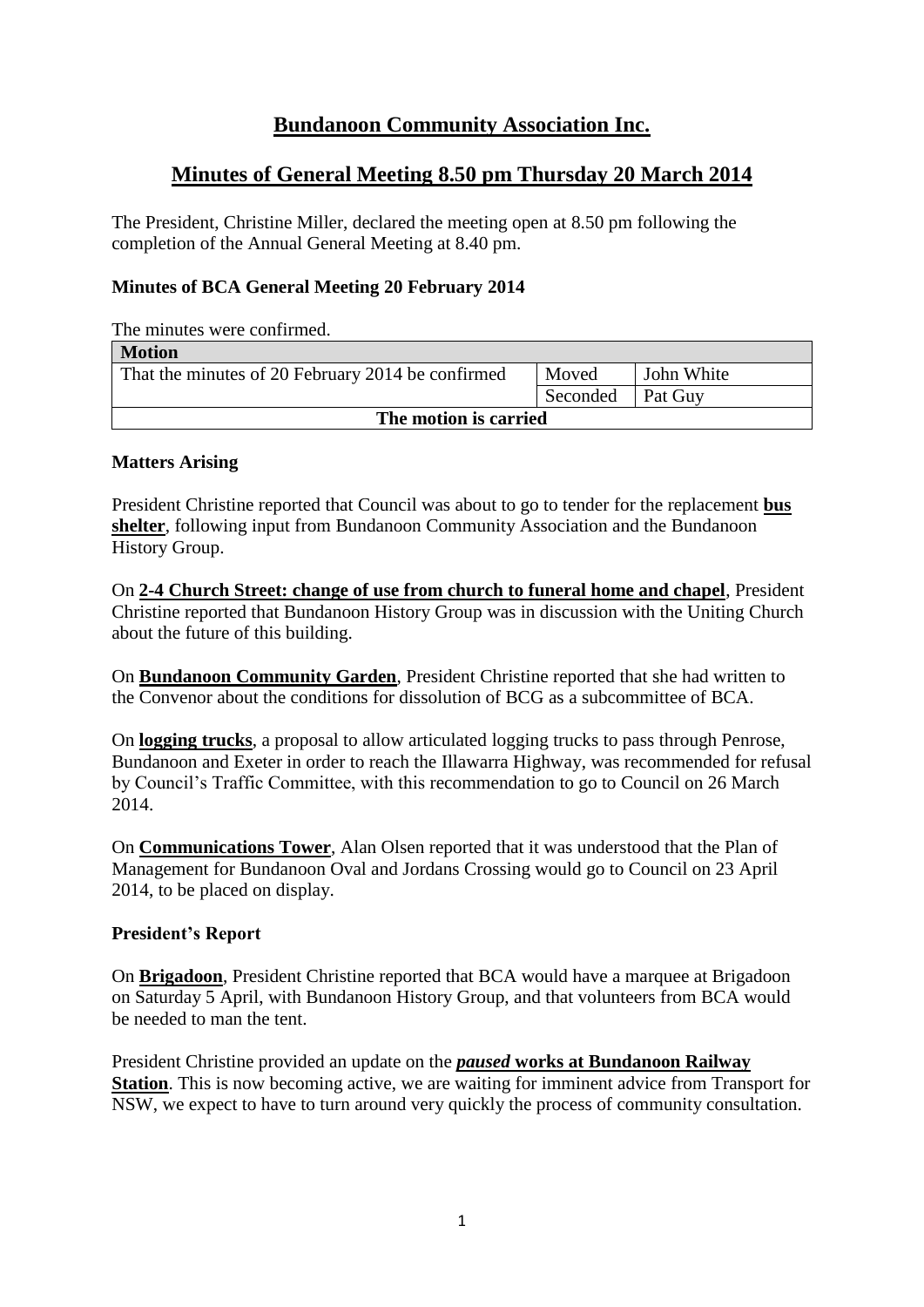On **Bundanoon Sesquicentenary 2015**, President Christine reported that BCA was looking for a Convenor and a Secretary for this subcommittee, she called for interested people to contact her. Bruce Marshall expressed concern with the word sesquicentenary, suggesting that we might prefer the terminology that Bundanoon is a community since 1865.

On **Friends of Bundanoon Park**, Christine reported that the group was to meet on Sunday 23 March.

Christine mentioned also that applications to Council's **Community Assistance Scheme**, were due to close on Friday 21 March, a number of applications had been submitted under the auspices of BCA.

## **Treasurer's Report**

Treasurer Sandra Nicholls reported on the finances of Bundanoon Community Association, with written copies of the Treasurer's Report distributed to those present at the meeting.

The Treasurer's Report was accepted.

| <b>Motion</b>                           |          |                       |  |
|-----------------------------------------|----------|-----------------------|--|
| That the Treasurer's report be accepted | Moved    | Joy Brown             |  |
|                                         | Seconded | <b>Gale Pritchett</b> |  |
| The motion is carried                   |          |                       |  |

#### **Correspondence**

Letter from Laterals GLP Chartered Accountants thanking BCA Committee for the presentation of a concise and well organised set of documents and files

Letter from Council about Licence Agreement for Men's Shed

Letters from Council about NRMA Insurance Community Grants Scheme, World Environment Week

Media Releases from Council about Emergency Resilience Survey, Seniors Week, *My Heart Lives Here*, Mittagong Pool, Berrima Carpathon, Werai Road, Harmony, Day, *Wingecarribee ClubGrants Scheme*, Green Waste Bins, Audio Overload, Short Term Rental for Tourist and Visitor Accommodation

Letter from NBN Co about Community Information Session 27 March

Flyers from Angus Taylor Member for Hume about need for NBN and ACT decision on renewables

Canyonleigh Chronicle

Letter from BCA to Reid Brothers Furniture, thank you, for safety rail in Hall

Letter from BCA to Councillors inviting them to join BCA AGM

Letter from BCA to Pru Goward inviting her to join BCA AGM

Letter from BCA to Council about Logging Trucks through Bundanoon (the Secretary publicly complimented Planning Convenor John Desmond on the quality of this submission)

Letter from BCA to Council supporting application by Serendipity: the choir